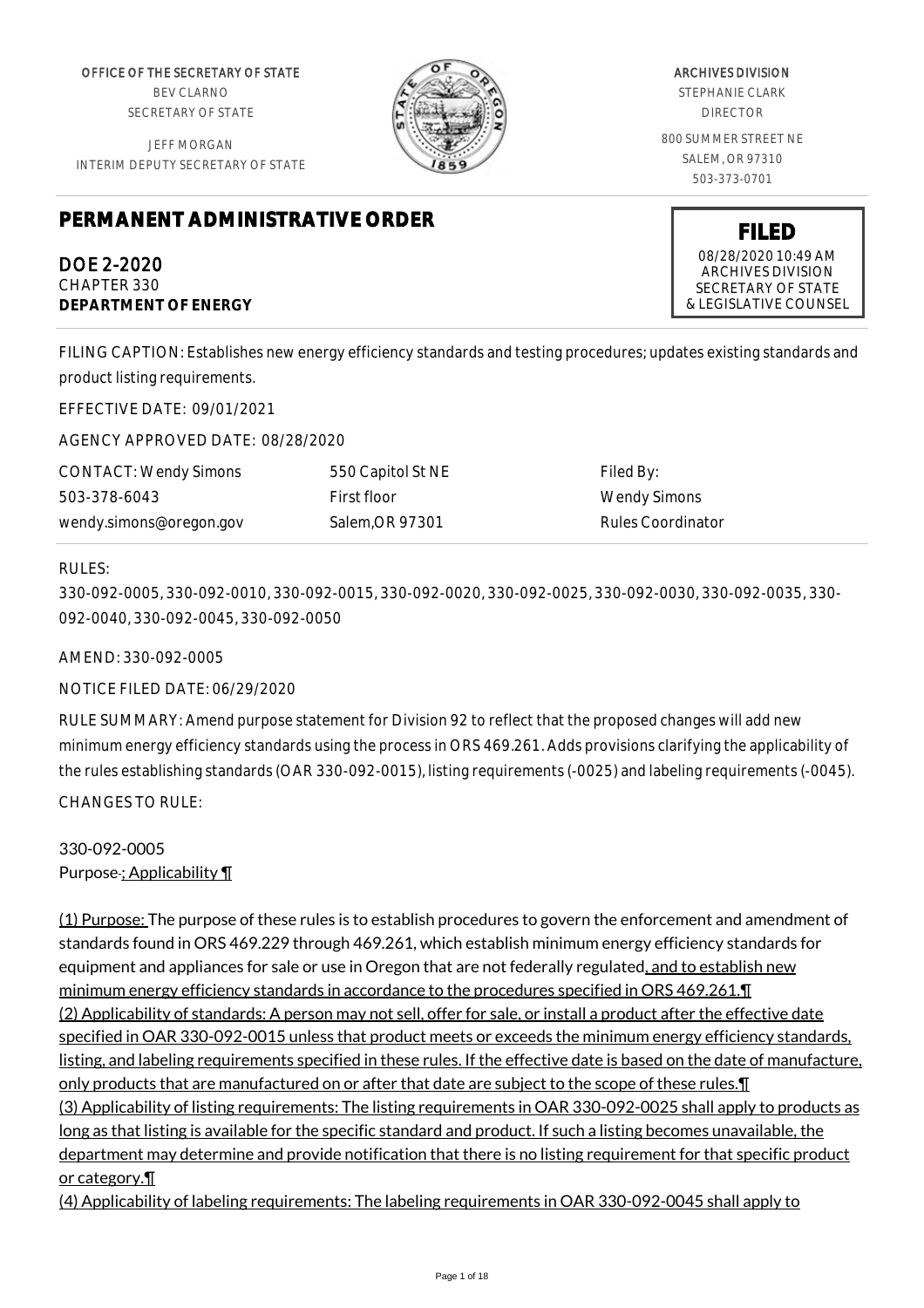products as long as that label is available for the specific standard and product. If such a label becomes unavailable, the department may determine and provide notification that there is no labeling requirement for that specific product or category.

Statutory/Other Authority: ORS 469.040, ORS 469.255, ORS 469.261, OL 2013, Ch. 418 (SB 692) Statutes/Other Implemented: ORS 469.229-469.261, OL 2013, Ch. 418 (HB 2565) & OL 2007, Ch. 469 (SB 375)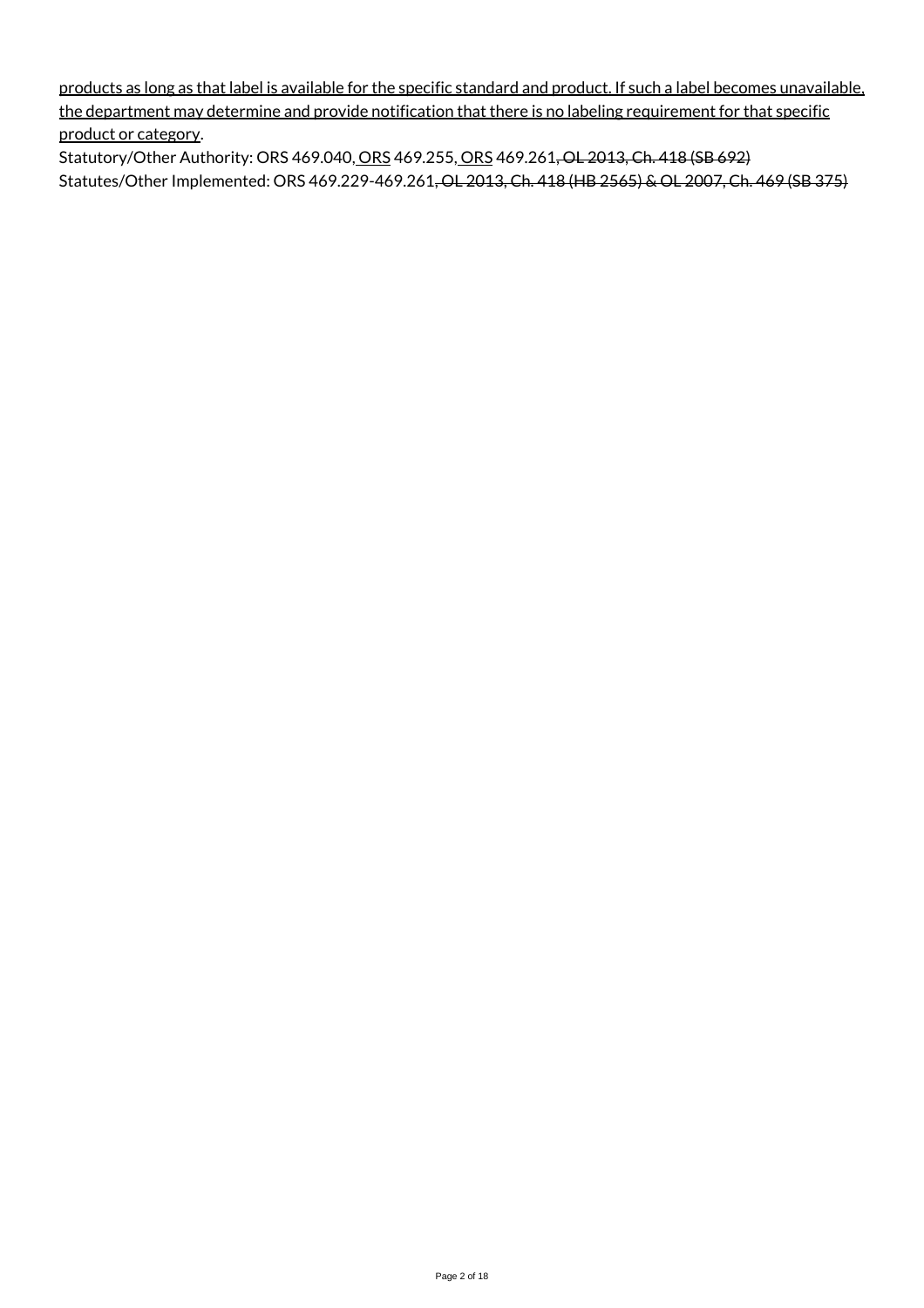#### NOTICE FILED DATE: 06/29/2020

RULE SUMMARY: Adds definitions relating to products affected by proposed new minimum energy efficiency standards and certain existing standards, and renumbers definitions in alphabetical order.

CHANGES TO RULE:

330-092-0010 Definitions ¶

As used in OAR 330-092-0010 through 330-092-004670:¶

(1) "Bottle-type water dispenser" or "water cooler" means a water dispenser that uses a bottle or reservoir as the source of potable water. This includes freestanding devices that consume energy to cool or heat potable water, including cold only units, hot and cold units, cook and cold units, storage-type units, and on-demand units.¶ (2) "California Rule" means Title 20, Division 2, Chapter 4, Article 4, California Code of Regulations, in effect on January 2019, revised September 2019.¶

(3) "Commercial dishwasher" means a machine designed to clean and sanitize plates, pots, pans, glasses, cups, bowls, utensils, and trays by applying sprays of detergent solution (with or without blasting media granules) and a sanitizing rinse.¶

(4) "Commercial fryer" means an appliance, including a cooking vessel, in which oil is placed to such a depth that the cooking food is essentially supported by displacement of the cooking fluid rather than by the bottom of the vessel. Heat is delivered to the cooking fluid by means of an immersed electric element of band-wrapped vessel (electric fryers) or by heat transfer from gas burners through either the walls of the fryer or through tubes passing through the cooking fluid (gas fryers).¶

(5) "Commercial steam cooker," also known as "compartment steamer," means a device with one or more foodsteaming compartments in which the energy in the steam is transferred to the food by direct contact. Models may include countertop models, wall-mounted models, and floor models mounted on a stand, pedestal, or cabinet-style base.¶

(6) "Computers" and "computer monitors" have the meaning as used in California Rule.¶

(7) "Director" means the Director of the Oregon Department of Energy. ¶

(28) "Department" means the Oregon Department of Energy.¶

(39) "Equipment" means a category of equipment or appliances regulated by ORS 469.229 to 469.261 and described in OAR 330-092-0015, below.¶

# (4) "Multi-State Compliance System" or M-SCS means the multi-state database program located at www.appliancestandards.org to register and list compliant equipment.¶

(5) "Product" means a particular model number or series available from a particular manufacturer, as distinct from a category of equipment10) "Electric storage water heater" means a consumer product that uses electricity as the energy source to heat domestic potable water, has a nameplate input rating of twelve kilowatts or less, contains nominally forty gallons but no more than one hundred twenty gallons of rated hot water storage volume, and supplies a maximum hot water delivery temperature less than one hundred eighty degrees Fahrenheit.¶ (11) "Faucet" and the following related terms have the meaning as used in California Rule:¶

(a) "Lavatory faucet"¶

(b) "Lavatory replacement aerator"¶

(c) "Kitchen faucet"¶

(d) "Kitchen replacement aerator"¶

(e) "Public lavatory faucet"¶

(f) "Flow rate"¶

(g) "Plumbing fitting"¶

(h) "Showerhead"¶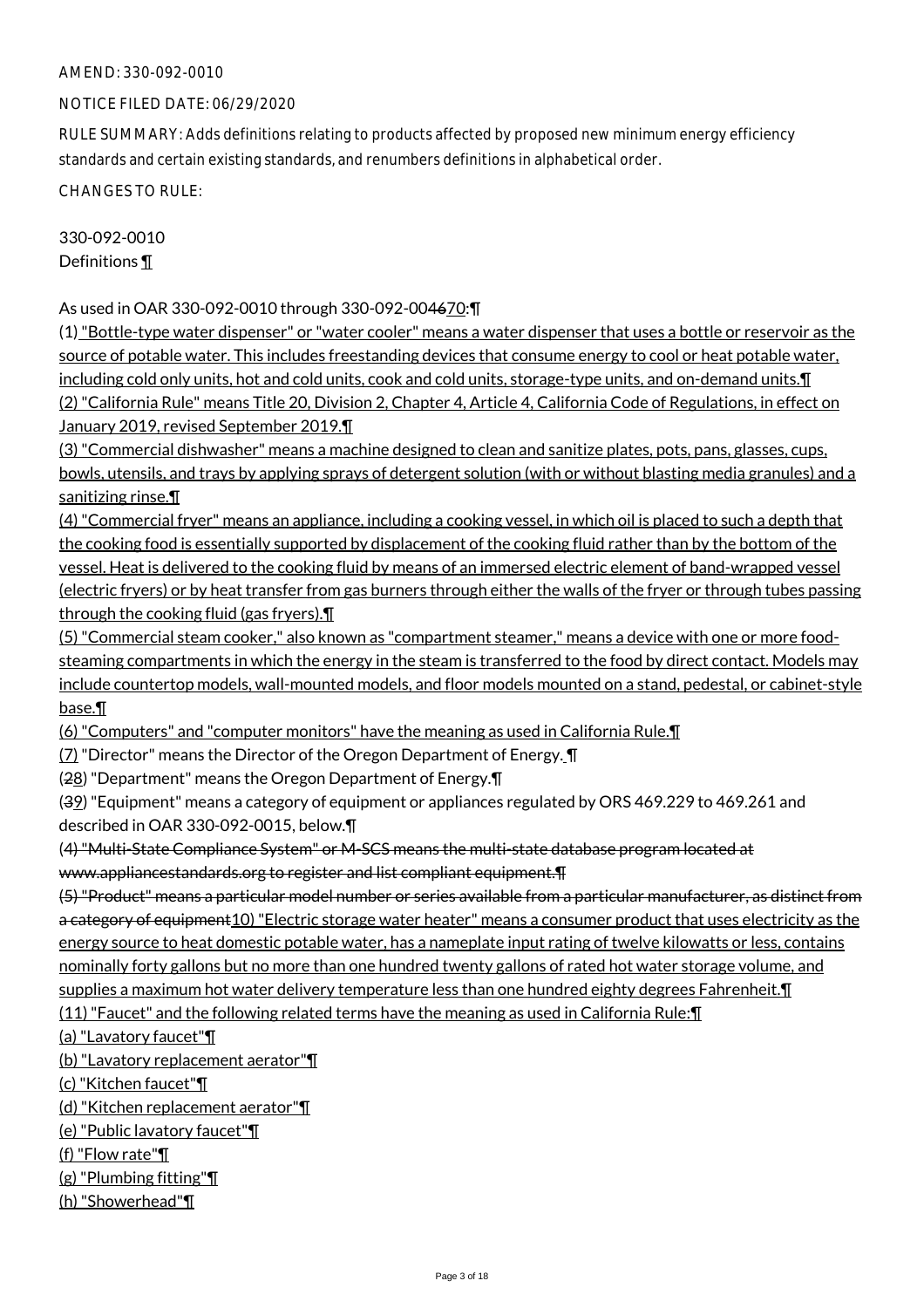(i) "Water use"¶

(12) "High color rendering index (CRI) fluorescent lamp" means a fluorescent lamp with a color rendering index of eighty-seven or greater that is not a compact fluorescent lamp.¶

(13) "Multi-State Compliance System" or M-SCS means the multi-state database program located at www.appliancestandards.org to register and list compliant equipment.¶

(14) "MAEDbS" means the modernized appliance efficiency database system established pursuant to section 1606(c) of the California Rule and maintained by the California energy commission.¶

(15) "Portable electric spa" means a factory-built electric spa or hot tub which may or may not include any combination of integral controls, water heating or water circulating equipment.¶

(16) "Product" means a particular model number or series available from a particular manufacturer, as distinct from a category of equipment.¶

(17) "Residential ventilating fan" means a ceiling, wall-mounted, or remotely mounted in-line fan designed to be used in a bathroom or utility room, whose purpose is to move air from inside the building to the outdoors.

Statutory/Other Authority: ORS 469.040, ORS 469.255, ORS 469.261, OL 2013, Ch. 418 (SB 692)

Statutes/Other Implemented: ORS 469.229-469.261, OL 2013, Ch. 418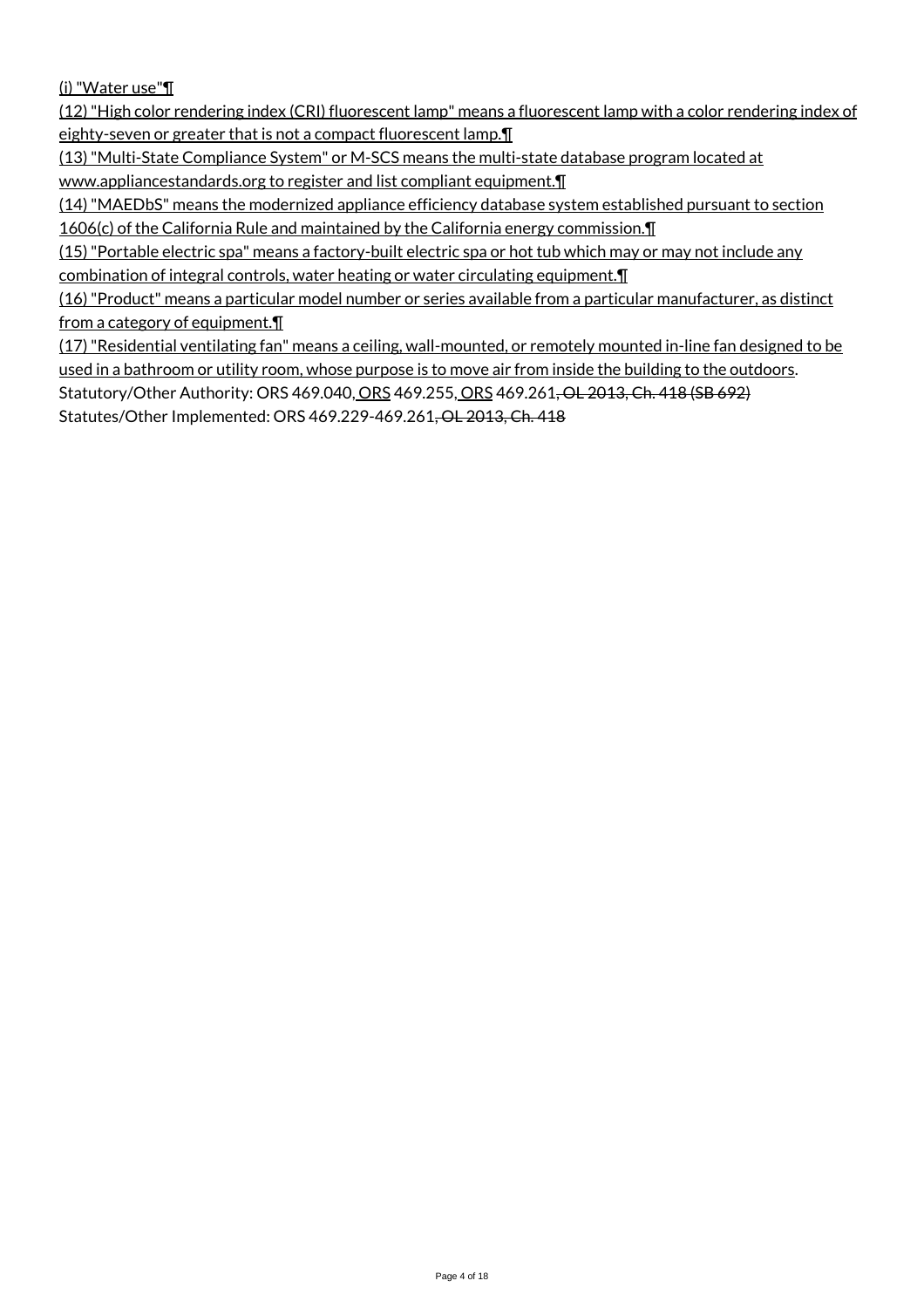#### NOTICE FILED DATE: 06/29/2020

RULE SUMMARY: Adds effective dates for proposed new and updated energy efficiency standards, updates statutory references and revises numbering so that product category numbering is consistent in the following rules in Division 92: 330-92-0015 Effective Dates

330-92-0020 Standards and Test Procedures

330-92-0025 Product Listing

330-92-0045 Labeling

CHANGES TO RULE:

330-092-0015 Effective Dates for Regulated Equipment ¶

 $(4)$  The following list specifies the effective dates for equipment for which Oregon minimum energy efficiency standards have been adopted: standards, test procedures, listing, and labeling requirements which have been adopted in these rules: ¶

(1) Televisions, as defined in ORS 469.229(43): The standards in ORS 469.233(18) are effective for televisions that are manufactured on or after January 1, 2014.¶

(a2) Battery charger systems, as defined in ORS 469.229(7): The standards in ORS 469.233(19) are effective for: ¶ (Aa) Large battery charger systems manufactured on or after January 1, 2014. Federally regulated large battery charger systems that are manufactured on or after June 13, 2018 are pre-empted from further state regulation.¶ (Bb) Small battery charger systems for sale at retail that are not USB charger systems with a battery capacity of 20 watt-hours or more and that are manufactured on or after January 1, 2014. Federally regulated small battery charger systems that are manufactured on or after June 13, 2018 are pre-empted from further state regulation.¶  $(G<sub>C</sub>)$  Small battery charger systems for sale at retail that are USB charger systems with a battery capacity of 20 watt-hours or more and that are manufactured on or after January 1, 2014. Federally regulated small battery charger systems that are manufactured on or after June 13, 2018 are pre-empted from further state regulation.¶ (Dd) Small battery charger systems that are not sold at retail that are manufactured on or after January 1, 2017. Federally regulated small battery charger systems that are manufactured on or after June 13, 2018 are preempted from further state regulation.¶

(Ee) Inductive charger systems manufactured on or after January 1, 2014, unless the inductive charger system uses less than one watt in battery maintenance mode, less than one watt in no battery mode and an average of one watt or less over the duration of the charge and battery maintenance mode test. Federally regulated inductive charger systems that are manufactured on or after June 13, 2018 are pre-empted from further state regulation.¶ (Ff) Battery backups and uninterruptible power supplies, manufactured on or after January 1, 2014, for small battery charger systems for sale at retail, which may not consume more than 0.8+ (0.0021xEb) watts in battery maintenance mode, where (Eb) is the battery capacity in watt-hours. Federally regulated uninterruptible power supplies that are manufactured on or after June 13, 2018 are pre-empted from further state regulation.¶ (Gg) Battery backups and uninterruptible power supplies, manufactured on or after January 1, 2017, for small battery charger systems not sold at retail, which may not consume more than 0.8+ (0.0021xEb) watts in battery maintenance mode, where (Eb) is the battery capacity in watt-hours. Federally regulated uninterruptible power supplies that are manufactured on or after June 13, 2018 are pre-empted from further state regulation.¶ (b3) Bottle-type water dispensers, as defined in ORS 469.229(9):AR 330-092-0010(1): ¶

(a) The standards in ORS 469.233(12) are effective September 1, 2009 for sale of equipment in Oregon and September 1, 2010 for installation. ¶

(cb) The standards in OAR 330-092-0020(3) are effective for bottle-type water dispensers that are manufactured on or after January 1, 2022.¶

(4) Commercial hot food holding cabinets, as defined in ORS 469.229(13): The standards in ORS 469.233(13) are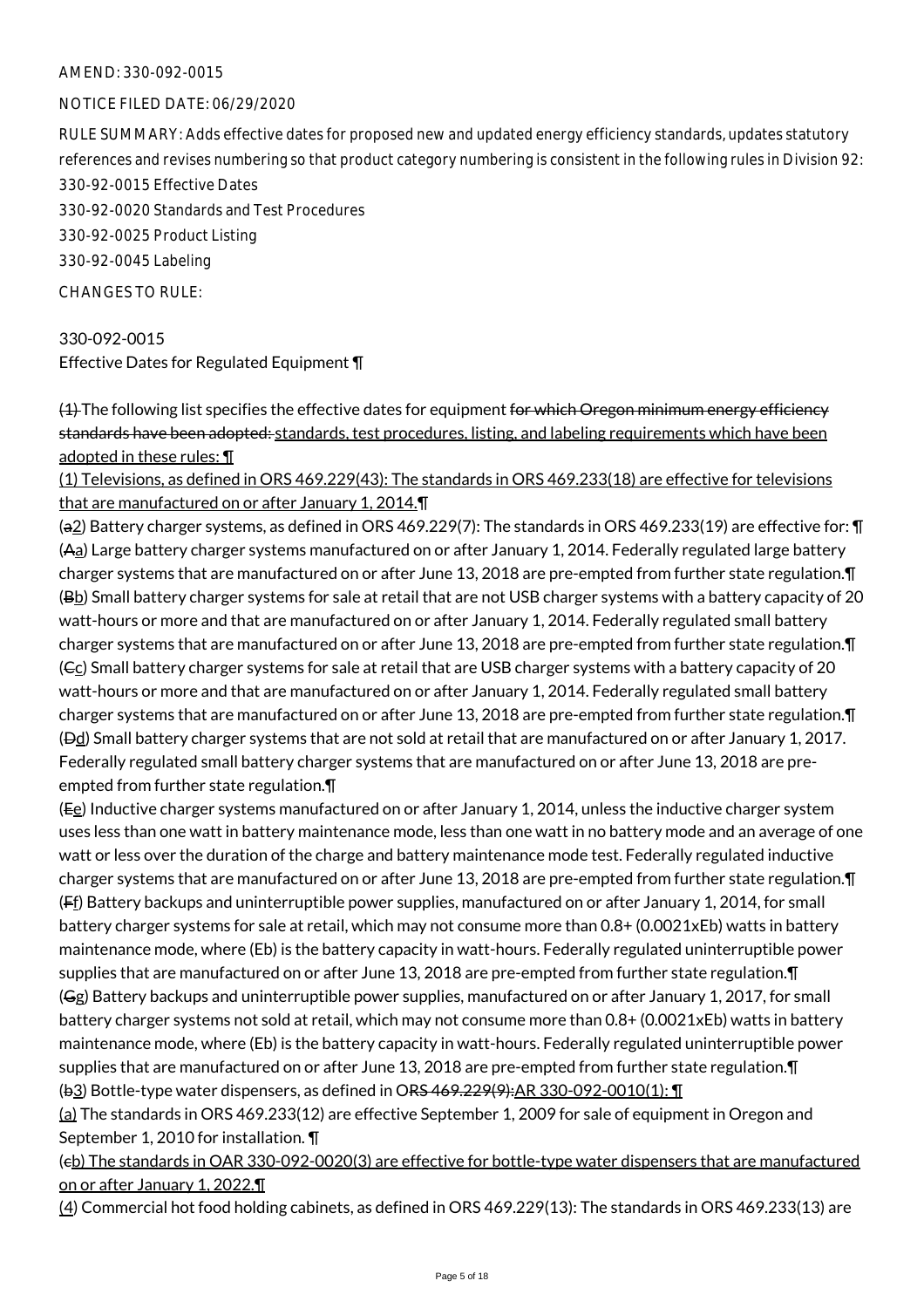effective September 1, 2009 for sale of equipment in Oregon and September 1, 2010 for installation. ¶ (d5) Compact audio products, as defined in ORS 469.229(16): The standards in ORS 469.233(14) are effective

September 1, 2009 for sale of equipment in Oregon and September 1, 2010 for installation.¶ (e6) Digital versatile disc players and digital versatile disc recorders, as defined in ORS 469.229(21): The standards in ORS 469.233(15) are effective September 1, 2009 for sale of equipment in Oregon and September 1, 2010 for installation.¶

(f<sub>Z</sub>) High light output double-ended quartz halogen lamps, as defined in Oregon Laws 2013, Chapter 418, Section 2: The standards in Oregon Laws 2013, Chapter 418, Section 4RS 469.229(24): The standards in ORS 469.233(20) , are effective January 1, 2016, for sale of equipment and installation. ¶

(g8) Portable electric spas, as defined in ORS 469.229(32):AR 330-092-0010(15): ¶

(a) The standards in ORS 469.233(16) are effective September 1, 2009 for sale of equipment in Oregon and September 1, 2010 for installation. ¶

(h) Televisions, as defined in ORS 469.229(42): The standards in ORS 469.233b) The standards in OAR 330-092- 0020(8) are effective for portable electric spas that are manufactured on or after January 1, 2022.¶

(9) High CRI fluorescent lamps: The standards in OAR 330-092-0020(9) are effective for high CRI fluorescent lamps that are manufactured on or after January 1, 2023.¶

(10) Computers and computer monitors: The standards in OAR 330-092-0020(10) are effective for computers and computer monitors that are manufactured on or after January 1, 2022.¶

(11) Faucets: The standards in OAR 330-092-0020(11) are effective for faucets that are manufactured on or after January 1, 2022.¶

(12) Showerheads: The standards in OAR 330-092-0020(12) are effective for showerheads that are manufactured on or after January 1, 2022.¶

(13) Commercial fryers: The standards in OAR 330-092-0020(183) are effective for commercial fryers that are manufactured on or after January 1, 20<del>14, for sale of equipment and installation. ¶</del>  $\sqrt{222.1}$ 

(14) Commercial dishwashers: The standards in OAR 330-092-0020(14) are effective for commercial dishwashers that are manufactured on or after January 1, 2022.¶

(15) Commercial steam cookers: The standards in OAR 330-092-0020(15) rules are effective for commercial steam cookers that are manufactured on or after January 1, 2022.

(16) Residential ventilating fans: The standards in OAR 330-092-0020(16) are effective for residential ventilating fans that are manufactured on or after January 1, 2022.¶

(17) Electric storage water heaters: The standards in OAR 330-092-0020(17) are effective for electric storage water heaters that are manufactured on or after January 1, 2022.

(18) The following equipment is currently federally regulated and not subject to further regulation under ORS 469.229 through 469.261 or these rules: ¶

(a) Automatic commercial ice cube machines as defined in ORS 469.229(2). ¶

(b) Battery charger systems and uninterruptible power supply chargers as defined in ORS 469.229 that meet the scope of federal regulation.¶

(c) Commercial clothes washers, as defined in ORS 469.229(12). ¶

(d) Commercial pre-rinse spray valves, as defined in ORS 469.229(14). ¶

(e) Commercial refrigerators and freezers, as defined in ORS 469.229(15).¶

(f) Illuminated exit signs, as defined in ORS 469.229(25). ¶

(g) Metal halide lamp fixtures, as defined by ORS 469.229(29). ¶

(h) Single-voltage external AC to DC power supplies, as defined in ORS 469.229(40). ¶

(i) Incandescent reflector lamps, as defined in ORS 469.229(42).¶

(j) Torchieres, as defined in ORS 469.229(46). ¶

(k) Traffic signal modules, as defined in ORS 469.229(47). ¶

(l) Unit heaters, as defined in ORS 469.229(48). ¶

(m) Walk-in refrigerators and walk-in freezers, as defined in ORS 469.229(50).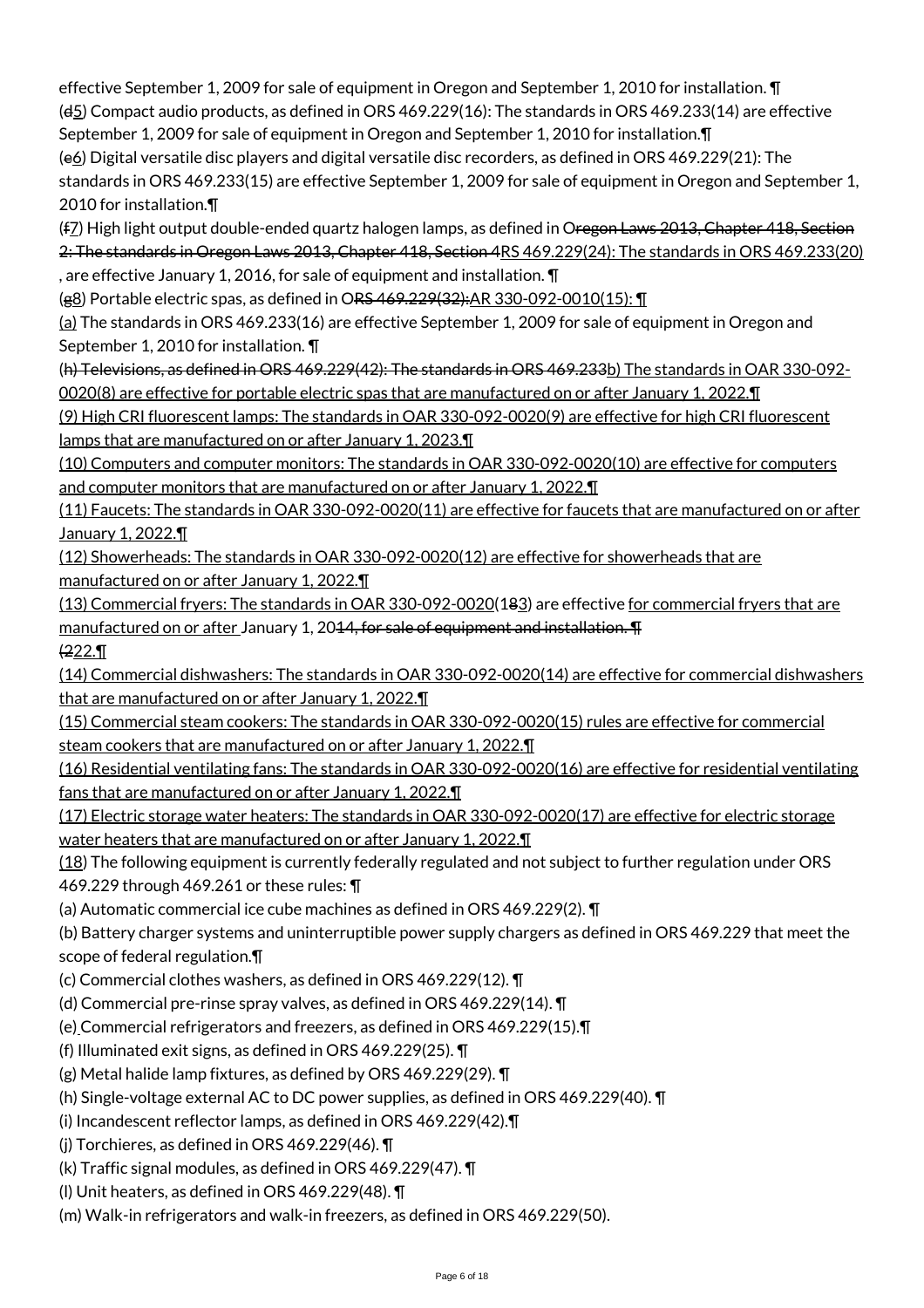Statutory/Other Authority: ORS 469.040, ORS 469.255, ORS 469.261, OL 2013, Ch. 418 (SB 692), OL 2017, Ch. 295 (HB 3025)

Statutes/Other Implemented: OL 2013, Ch. 418, OL 2017, Ch. 295, ORS 469.229-469.261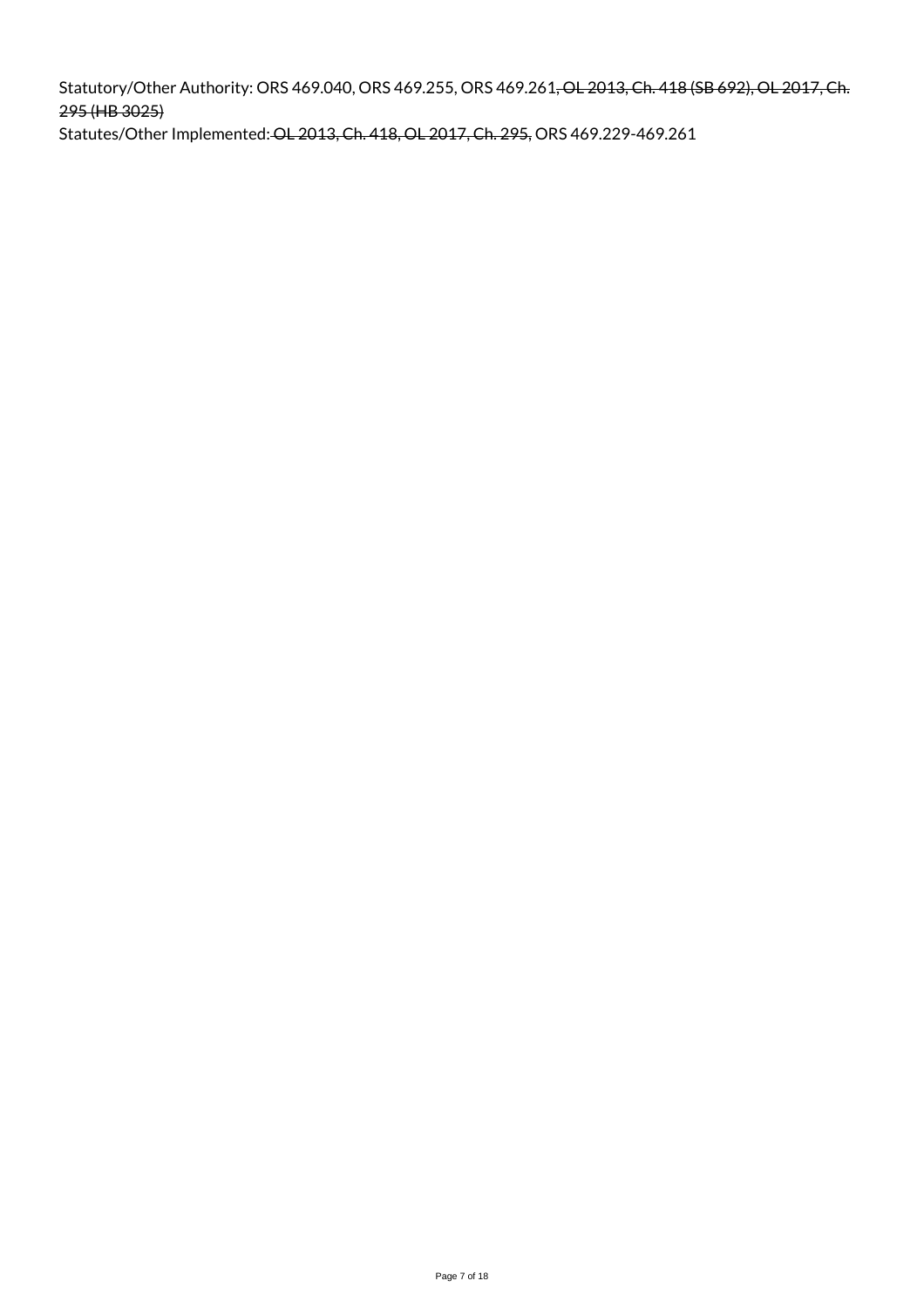#### NOTICE FILED DATE: 06/29/2020

RULE SUMMARY: Establishes new standards and test procedures for: high CRI fluorescent lamps, computers and computer monitors, faucets, showerheads, commercial fryers, commercial dishwashers, commercial steam cookers, residential ventilating fans, and electric storage water heaters. Updates existing state standards and test procedures for bottle-type water dispensers, or water coolers, and portable electric spas. Updates statutory references and revises numbering so that product category numbering is consistent in the following rules in Division 92:

330-92-0015 Effective Dates 330-92-0020 Standards and Test Procedures 330-92-0025 Product Listing 330-92-0045 Labeling

CHANGES TO RULE:

#### 330-092-0020

Minimum Energy Efficiency Standards and Test Methods ¶

(1) Televisions: Beginning on the effective date shown in OAR 330-092-0015(1)(i), televisions must meet the energy efficiency standards in ORS 469.233(18) as measured in accordance with the federal test procedure described in 10 CFR Section 430.23(h) (Appendix H to Subpart B of Part 430) (2013). Alternatively, until April 23, 2014, television efficiency may be measured in accordance with:¶

(a) For standby passive mode, the test methods contained in International Electrotechnical Commission (IEC) 62301:2005, Edition 1.0 "Household Electrical Appliances - Measurement of Standby Power"; and¶ (b) For on mode and power factor test, the test methods contained in IEC 62087:20008(E), Edition 2.0 - "Methods of Measurement for the Power Consumption of Audio, Video and Related Equipment", Section 11.6.1 - "On mode (average testing with dynamic broadcast-content video signal" and the specifications contained in the California Code of Regulations, Title 20, Division 2, Chapter 4, Article 4, Section 1604(v)(3), effective January 1, 2011.¶ (2) Battery charger systems: Beginning on the effective date shown in OAR 330-092-0015(4)(a2), battery charger systems must meet the energy efficiency standards in ORS 469.233(19) as measured in accordance with:¶ (a) For small battery charger systems that are not: federally regulated battery chargers, uninterruptible power supplies, or battery backups, the test methods contained in 10 CFR Section 430.23(aa) (Appendix Y to Subpart B of Part 430) (Jan. 1, 2017).¶

(A) Multi-port battery charger systems shall be tested for 24-hour efficiency and maintenance mode with a battery in each port.¶

(B) For single port small battery charger systems, the highest 24-hour charge and maintenance energy, maintenance mode, and no battery mode results of the test procedure shall be used for purposes of reporting and determining compliance with ORS 469.233(19)(b).¶

(C) For purposes of computing the small battery charger system standard, the number of ports included in a multiport charger system shall be equal to the number ports that are separately controlled. For example, a multi-port charger system that charges eight batteries by using two charge controllers that¶

charge four batteries in parallel would use two for "N" as described in ORS 469.233(19)(b).¶

(D) Small battery charger systems that are not sold at retail may use the battery manufacturer's recommended end of discharge voltage in place of values in 10 CFR section 420.23(aa) (Appendix Y to subpart B of part 430) (Jan.1, 2017), Table 3.3.2, where the table's values are not applicable.¶

(b) For battery backups and non-federally regulated uninterruptible power supplies, the test methods contained in 10 CFR Section 430.23(aa) (Appendix Y to Subpart B of Part 430) (Jan. 1, 2016).¶

(c) For large battery charger systems that are not federally regulated battery chargers or federally regulated uninterruptible power supplies, the test methods contained in Energy Efficiency Battery Charger System Test Procedure Version 2.2 dated November 12, 2008, and published by ECOS and EPRI Solutions, with the following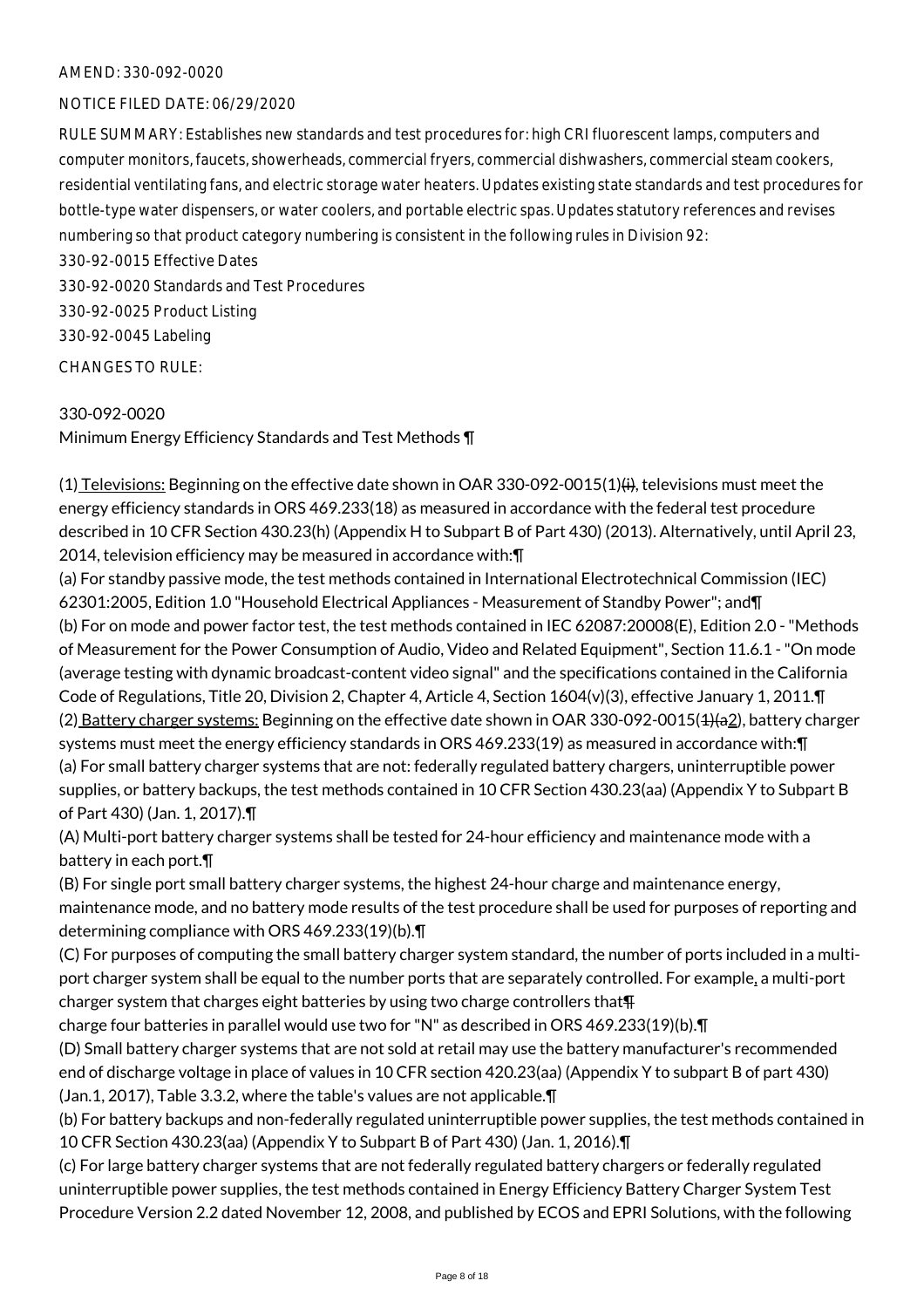# modifications. ¶

(A) The test procedure shall be conducted for 100, 80, and 40 percent discharge rates for only one charge profile, battery capacity, and battery voltage. The manufacturer shall test one battery and one charge profile using the following criteria:¶

(i) the charge profile with the largest charge return factor;¶

(ii) the smallest rated battery capacity; and¶

(iii) the lowest voltage battery available at that rated capacity.¶

(B) The battery manufacturer's recommended end of discharge voltage may be used in place of values in the test method part 1, section III.F, Table D where the table's values are not applicable.¶

(3) Beginning on the effective date shown in OAR 330-092-0015(1)(g), high light output double-ended quartz halogen lamps must meet the energy efficiency standards in Oregon Laws 2013, Chapter 418, Section 4, as measured in accordance with the IESNA LM-45: Approved Method for Electrical and Photometric Measurements of General Service Incandescent Filament Lamps published by the Illuminating Engineering Society of North Americaottle-type water dispensers: Beginning on the effective date shown in OAR 330-092-0015(3), bottle-type water dispensers, or water coolers, included in the scope of the Environmental Protection Agency ENERGY STAR program product specification for water coolers, version 2.0, must have an "on mode with no water draw" energy consumption less than or equal to the following values as measured in accordance with the test requirements of that program:¶

(a) 0.16 kilowatt-hours per day for cold-only units and cook and cold units;¶

(b) 0.87 kilowatt-hours per day for storage type hot and cold units; and¶

(c) 0.18 kilowatt-hours per day for on demand hot and cold units.¶

(4) Commercial hot food holding cabinets: Beginning on the effective date shown in OAR 330-092-0015(4), commercial hot food holding cabinets shall meet the requirements of ORS 469.233(13).¶

(5) Compact audio products: Beginning on the effective date shown in OAR 330-092-0015(5), compact audio products shall meet the requirements of ORS 469.233(14).¶

(6) Digital versatile disc players and digital versatile disc recorders: Beginning on the effective date shown in OAR 330-092-0015(6), digital versatile disc players and digital versatile disc recorders shall meet the requirements of ORS 469.233(15).¶

(7) High light output double-ended quartz halogen lamps: Beginning on the effective date shown in OAR 330-092- 0015(1)(g), high light output double-ended quartz halogen lamps must meet the energy efficiency standards in ORS 469.233(20), as measured in accordance with the IESNA LM-45: Approved Method for Electrical and Photometric Measurements of General Service Incandescent Filament Lamps published by the Illuminating Engineering Society of North America.¶

(8) Portable electric spas: Beginning on the effective date shown in OAR 330-092-0015(8), portable electric spas must meet the requirements of the American National Standard for portable electric spa energy efficiency (ANSI/APSP/ICC-14 2019) and must be tested in accordance with the method specified in the American National Standard for portable electric spa energy efficiency (ANSI/APSP/ICC-14 2019).¶

(9) High CRI fluorescent lamps: Beginning on the effective date shown in OAR 330-092-0015(9), high CRI fluorescent lamps shall meet the minimum efficacy requirements contained in Section 430.32(n)(4) of Title 10 of the Code of Federal Regulations as in effect on January 1, 2020, as measured in accordance with Appendix R to Subpart B of Part 430 of Title 10 of the Code of Federal Regulations-"Uniform Test Method for Measuring Average Lamp Efficacy (LE), Color Rendering Index (CRI), and Correlated Color Temperature (CCT) of Electric Lamps"-as in effect on January 1, 2020.¶

(10) Computers and computer monitors: Beginning on the effective date shown in OAR 330-092-0015(10), computers and computer monitors must meet the requirements in the California Code of Regulations, Title 20, section 1605.3(v) as adopted on May 10, 2017, and amended on November 8, 2017, as measured in accordance with test methods prescribed in section 1604(v) of those regulations.

(11) Faucets: Beginning on the effective date shown in OAR 330-092-0015(11), the following plumbing fittings must meet the requirements in the California Code of Regulations, Title 20, section 1605.3 as in effect on January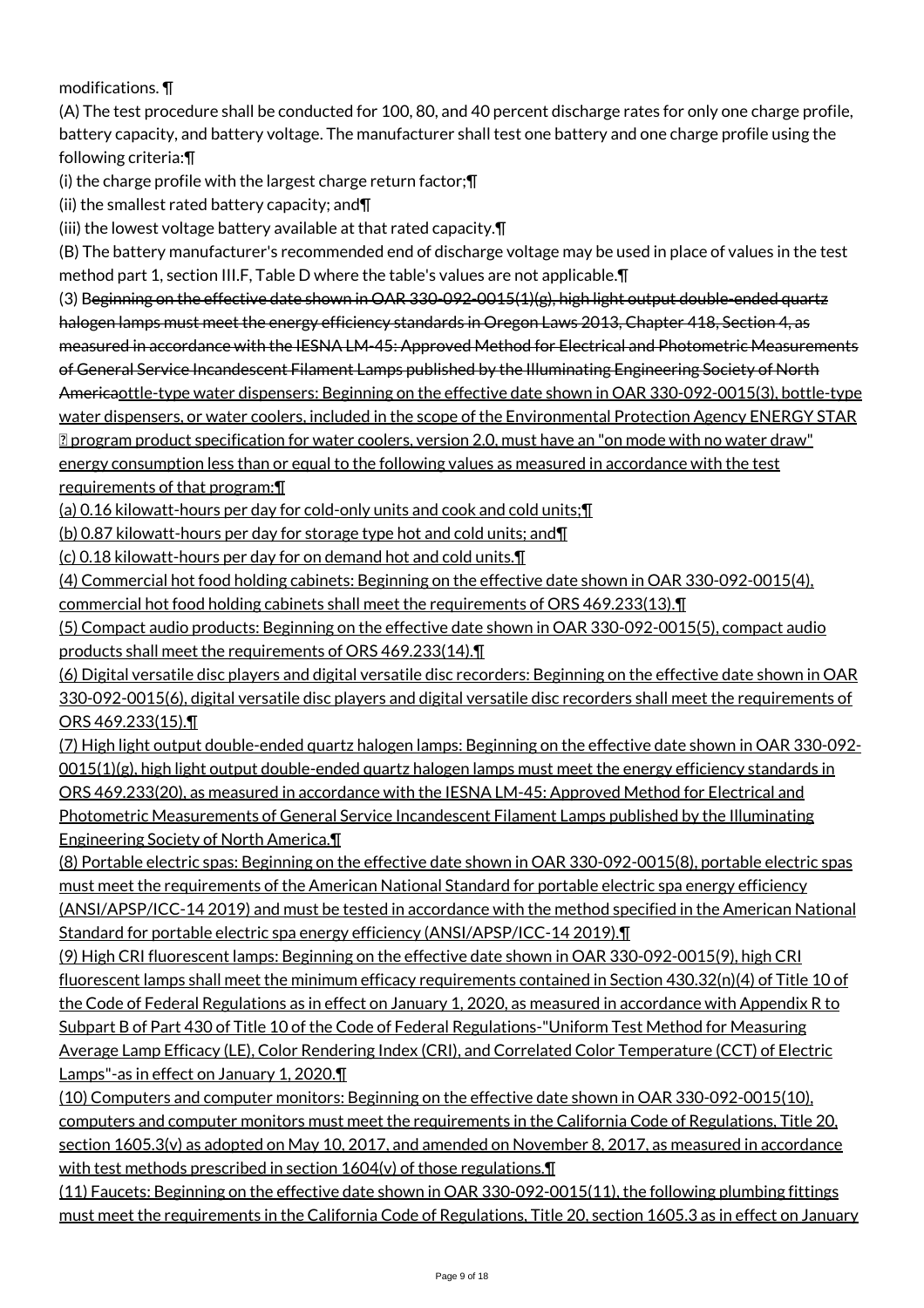1, 2020, as measured in accordance with the test methods prescribed in the California Code of Regulations, Title 20, section 1604 as in effect on January 1, 2020.¶

(a) Lavatory faucets and lavatory replacement aerators¶

(b) Kitchen faucets and kitchen replacement aerators¶

(c) Public lavatory faucets¶

(12) Showerheads: Beginning on the effective date shown in OAR 330-092-0015(12), showerheads must meet the requirements in the California Code of Regulations, Title 20, section 1605.3 as in effect on January 1, 2020, as measured in accordance with the test methods prescribed in the California Code of Regulations, Title 20, section 1604 as in effect on January 1, 2020.

(13) Commercial fryers: Beginning on the effective date shown in OAR 330-092-0015(13), commercial fryers included in the scope of the Environmental Protection Agency ENERGY STAR<sup>[2]</sup> program product specification for commercial fryers, version 2.0, must meet the qualification criteria, requirements, and testing requirements for that specification.¶

(14) Commercial dishwashers: Beginning on the effective date shown in OAR 330-092-0015(14), commercial dishwashers included in the scope of the Environmental Protection Agency ENERGY STAR[2] program product specification for commercial dishwashers, version 2.0, must meet the qualification criteria, requirements, and testing requirements of that specification.¶

(15) Commercial steam cookers: Beginning on the effective date shown in OAR 330-092-0015(15), commercial steam cookers included in the scope of the Environmental Protection Agency ENERGY STAR<sup>[2]</sup> program product specification for commercial steam cookers must meet the qualification criteria, requirements, and testing requirements of the ENERGY STAR<sub>R</sub> Program Product Specification for Commercial Steam Cookers, version 1.2. The (16) Residential ventilating fans: Beginning on the effective date shown in OAR 330-092-0015(16), residential ventilating fans included in the scope of the Environmental Protection Agency ENERGY STAR<sup>[2]</sup> program product specification for residential ventilating fans shall meet the qualification criteria of the ENERGY STAR<sub>2</sub> Program Requirements Product Specification for Residential Ventilating Fans, version 3.2.¶

(17) Electric storage water heaters:¶

(a) Beginning on the effective date shown in OAR 330-092-0015(17), electric storage water heaters must have a modular demand response communications port compliant with:¶

(A) The March 2018 version of the ANSI/CTA-2045-A communication interface standard, or a standard determined by the department to be equivalent; and¶

(B) The March 2018 version of the ANSI/CTA-2045-A application layer requirements.¶

(b) Upon written request and submittal of information by a manufacturer, the department will determine whether an alternative communications port and communication interface standard are equivalent for the purposes of subsection (a) of this section. Any such request to the department must also be made to other states that have a similar standard, and the department may coordinate review of the submittal with other states. I

(A) Any requested alternative must use a standard that is open and widely available and must provide the demand response functions provided using the standards identified in subsection (a) of this section.¶

(B) A request for designation of a standard must provide technical documentation demonstrating that the standard satisfies the requirements in (A) of this subsection and must describe any industry or stakeholder process used in developing the standard. The department will provide reasonable opportunity for input by utilities, manufacturers, technical experts and other interested stakeholders prior to determining whether the proposed standard is equivalent. The department will make available on a publicly accessible website any standard that it determines to be equivalent.

Statutory/Other Authority: ORS 469.040, ORS 469.255, ORS 469.261<del>, OL 2013, Ch. 418 (SB 692)</del> Statutes/Other Implemented: ORS 469.229-469.261, OL 2013, Ch. 418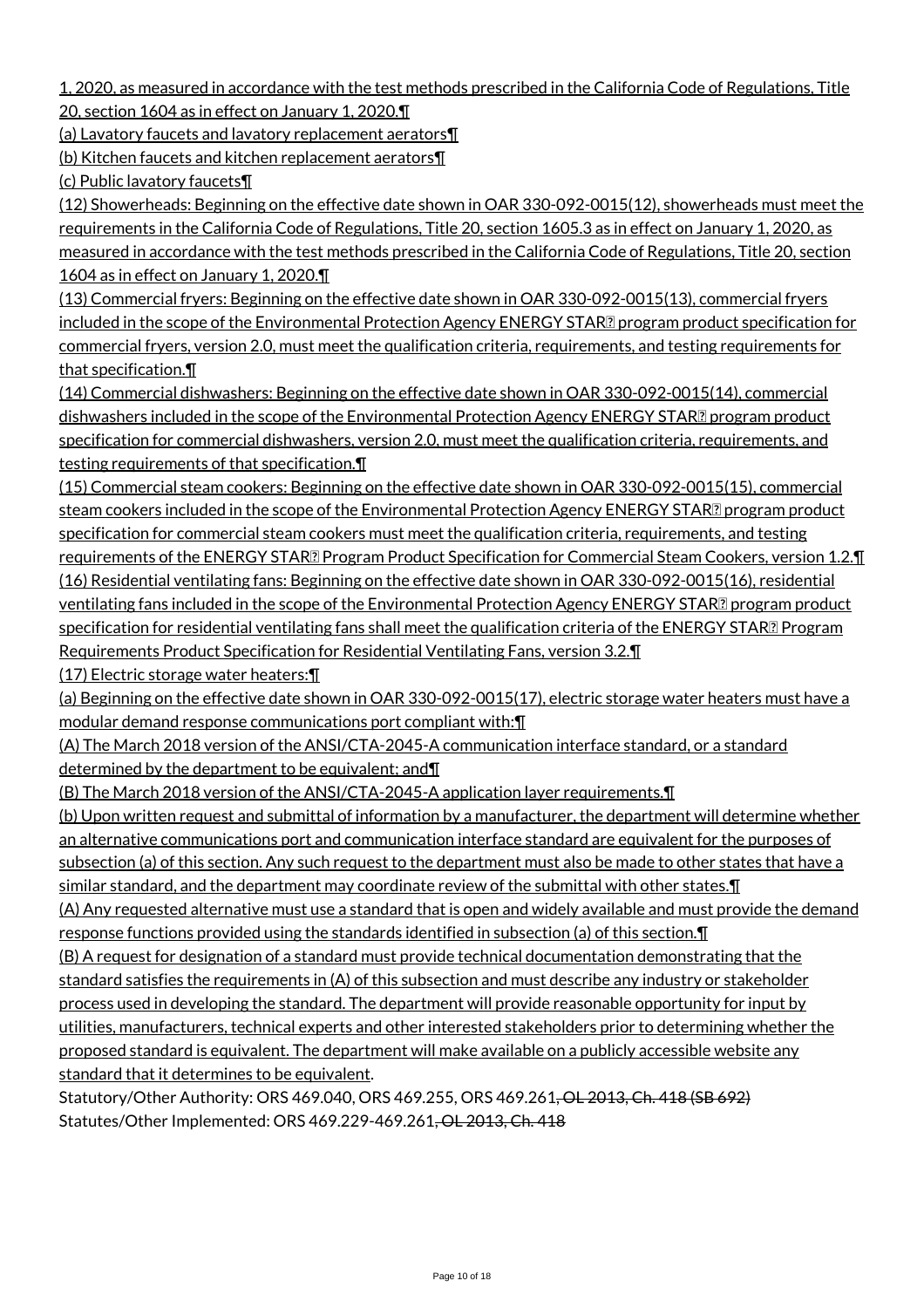#### NOTICE FILED DATE: 06/29/2020

RULE SUMMARY: Specifies the requirements for product listing (i.e., inclusion on a central registry for compliant equipment). Removes obsolete references to Multi-State Compliance System.

CHANGES TO RULE:

330-092-0025

Reporting Product Compliance Through the Multi-State Compliance System ¶

(1) Manufacturers of Oregon-regulated equipment shall report compliance by registering a product on the Multi-State Compliance System website (www.appliancestandards.org) or by registering products with the California Energy Commission appliance efficiency database (www.energy.ca.gov/appliances). Products registered on the California Energy Commission appliance efficiency database may be automatically entered on the M-SCS database. ¶

(2The following listing requirements shall apply to products as long as that listing is available for the specific standard and product:¶

(1) Televisions: each manufacturer must cause to be listed each television, by model number, in MAEDbS.¶ (2) Battery charging systems: each manufacturer must cause to be listed each battery charging system, by model number, in MAEDbS.¶

(3) Bottle-type water dispensers:¶

(a) For products that must comply with the standard in ORS 469.233(12), each manufacturer must cause to be listed each bottle-type water dispenser, by model number, in MAEDbS.¶

(b) For products that must comply with the standard in OAR 330-092-0020(3), each manufacturer must cause to be listed each bottle-type water dispenser, by model number, in the ENERGY STAR**?** product database. I

(4) Commercial hot food holding cabinets: each manufacturer must cause to be listed each commercial hot food holding cabinet, by model number, in MAEDbS.¶

(5) Compact audio products: each manufacturer must cause to be listed each compact audio product, by model number, in MAEDbS.¶

(6) Digital versatile disc players and digital versatile disc recorders: each manufacturer must cause to be listed each digital versatile disc players and digital versatile disc recorder, by model number, in MAEDbS.¶

(7) High light output double-ended quartz halogen lamps: high light output double-ended quartz halogen lamps have no product listing requirement.¶

(8) Portable electric spas: each manufacturer must cause to be listed each portable electric spa, by model number, in MAEDbS.¶

(9) High CRI fluorescent lamps: high CRI fluorescent lamps have no product listing requirement.¶

(10) Computers and computer monitors: each manufacturer must cause to be listed each computer and computer monitor, by model number, in MAEDbS.¶

(11) Faucets: each manufacturer must cause to be listed each faucet, by model number, in MAEDbS.¶

(12) Showerheads: each manufacturer must cause to be listed each showerhead, by model number, in MAEDbS.¶

(13) Commercial fryers: each manufacturer must cause to be listed each commercial fryer, by model number, in the ENERGY STAR $\mathbb P$  product database. $\P$ 

(14) Commercial dishwashers: Each manufacturer must cause to be listed each commercial dishwasher, by model number, in the ENERGY STAR<sup>2</sup> product database.

(15) Commercial steam cookers: each manufacturer must cause to be listed each commercial steam cooker, by model number, in the ENERGY STAR $\mathbb Z$  product database. $\P$ 

(16) Residential ventilating fans: residential ventilating fans have no product listing requirement.¶

(17) Electric storage water heaters: electric storage water heaters have no product listing requirement.¶

(18) Questions concerning product registrationlisting should be directed to the Oregon Department of Energy's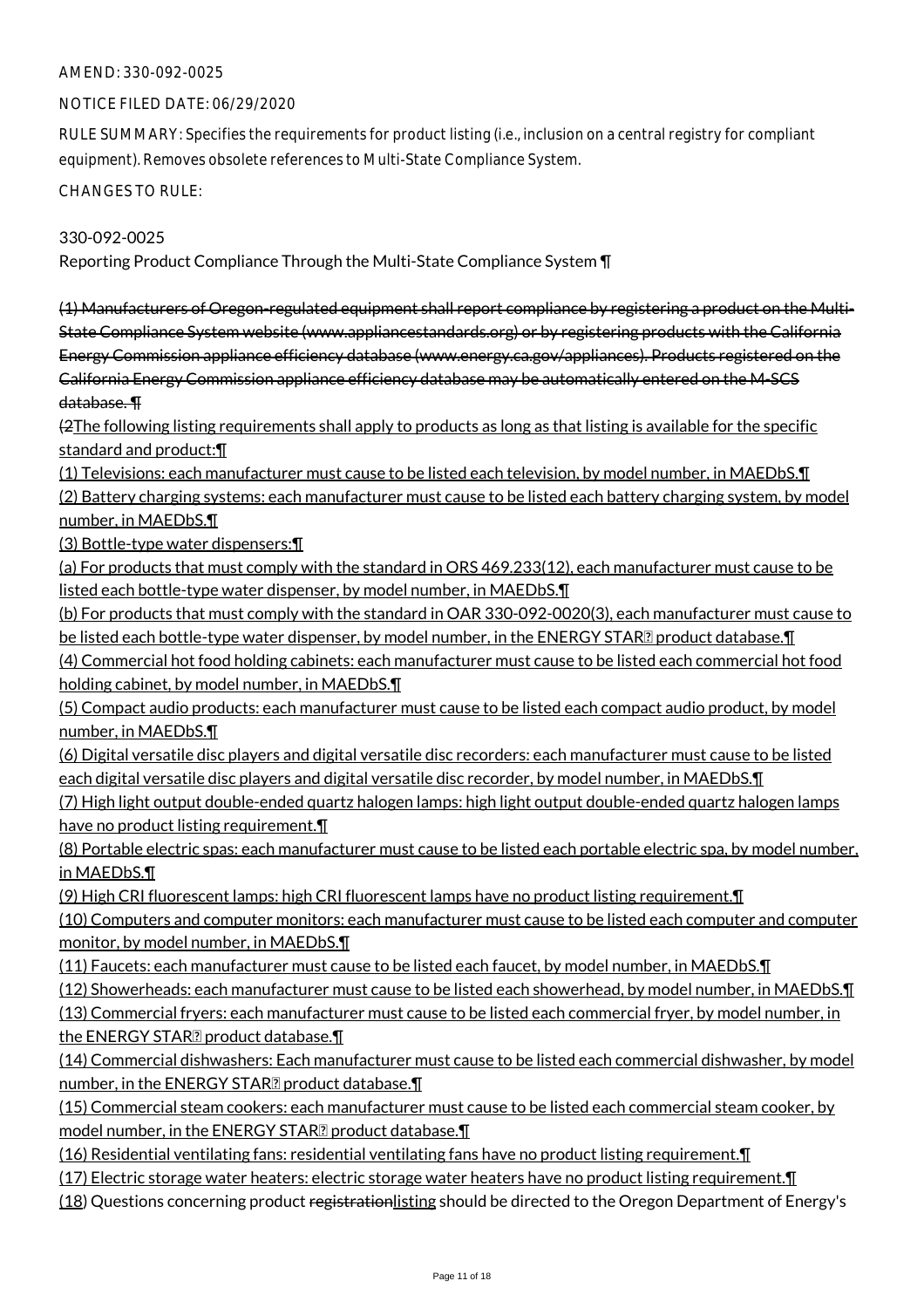Appliance Efficiency Standards Program Manager, askenergy@oregon.gov, 503-378-4040, 550 Capitol Street N.E., Salem, OR 97301.

Statutory/Other Authority: ORS 469.040, ORS 469.255, ORS 469.261, OL 2013, Ch. 418 (SB 692) Statutes/Other Implemented: ORS 469.229-469.261, OL 2013, Ch. 418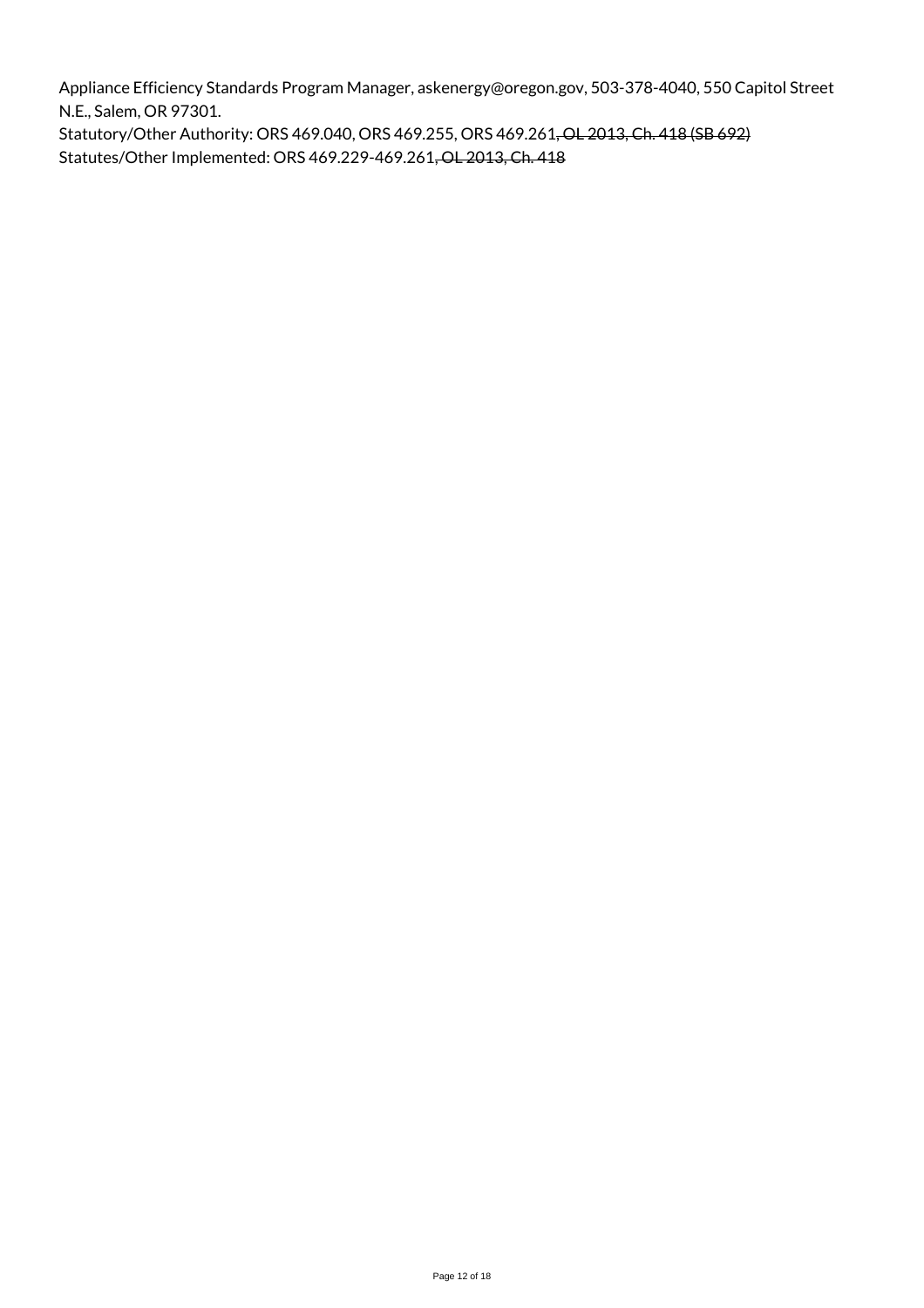#### NOTICE FILED DATE: 06/29/2020

RULE SUMMARY: Amends rule language to take into account changes and additions to product listing requirements in OAR 330-092-0015.

CHANGES TO RULE:

330-092-0030 Effect of RegistrationListing \[

To be sold, offered for sale, or installed in Oregon on or after the effective dates described in OAR 330-092-0015, Oregon-regulated products must be listed as "Compliant" in the M-SCS database or be registered with the California Energy Commissionper the requirements of OAR 330-092-0025. Products that are not reglistered as compliant with the California Energy Commission, not listed in the M-SCS database, or are listed as "Needing Attestation" or "Non-Compliant" may not be soldccording to these rules may not be sold, offered for sale, or installed in Oregon on or after the applicable effective date.

Statutory/Other Authority: ORS 469.040, ORS 469.255, ORS 469.261, OL 2013, Ch. 418 (SB 692) Statutes/Other Implemented: ORS 469.229-469.261, OL 2013, Ch. 418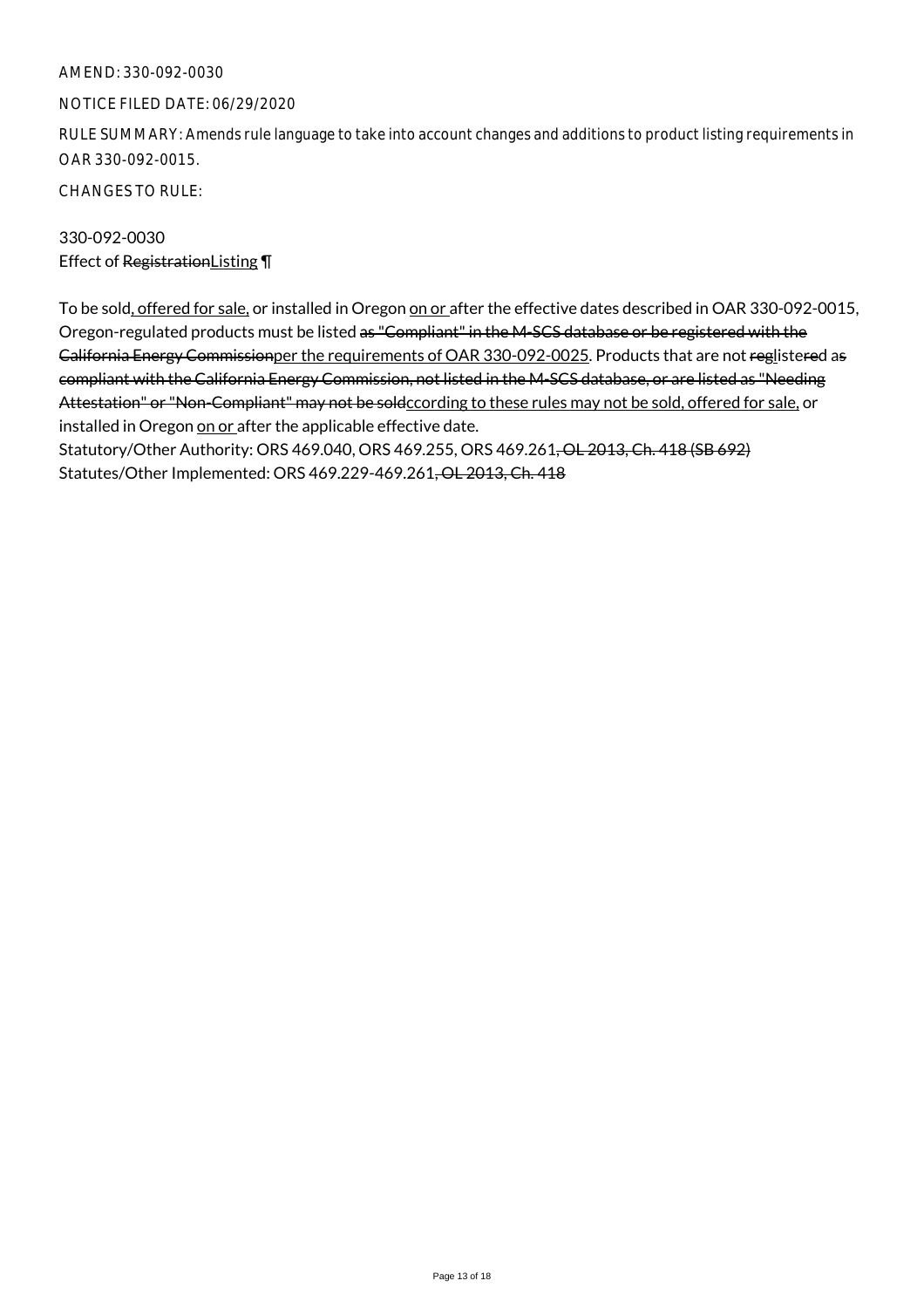#### REPEAL: 330-092-0035

#### NOTICE FILED DATE: 06/29/2020

RULE SUMMARY: The Multi-State Compliance System, or M-SCS, was the central database established as a partnership between multiple states for previous appliance standards, but is no longer referenced for any products under Division 92 rules.

CHANGES TO RULE:

#### 330-092-0035

Manufacturer Certification of Information Entered in the Multi-State Compliance System ¶

(1) Manufacturers of Oregon-regulated equipment not listed in the M-SCS database as compliant with the California standards or not registered as compliant with the California Energy Commission must certify to the Oregon Department of Energy with a letter signed by a responsible officer in the organization, such as the Chief Financial Officer, Government Relations Officer, Chief Engineer or Technical Officer, that: ¶

(a) The information related to the products listed by the manufacturer is true and accurate; and ¶

(b) The products have been tested in accordance with test methods specified in ORS 469.233 or in these rules, as appropriate. ¶

(2) A single letter may certify compliance for multiple products, but the letter must list each product to which it applies separately. Additional certifications are required when new products are listed. ¶

(3) The letter may be sent by mail, fax, e-mail of a scanned copy, or e-mail with electronic signature, to the Oregon Department of Energy's Appliance Efficiency Standards Program Manager, askenergy@oregon.gov, 503-378- 4040, 550 Capitol Street N.E., Salem, OR 97301.¶

(4) The Department will update the M-SCS database as needed to reflect that compliance letters have been received.

Statutory/Other Authority: ORS 469.040, ORS 469.255, ORS 469.261, OL 2013, Ch. 418 (SB 692) Statutes/Other Implemented: ORS 469.229-469.261, OL 2013, Ch. 418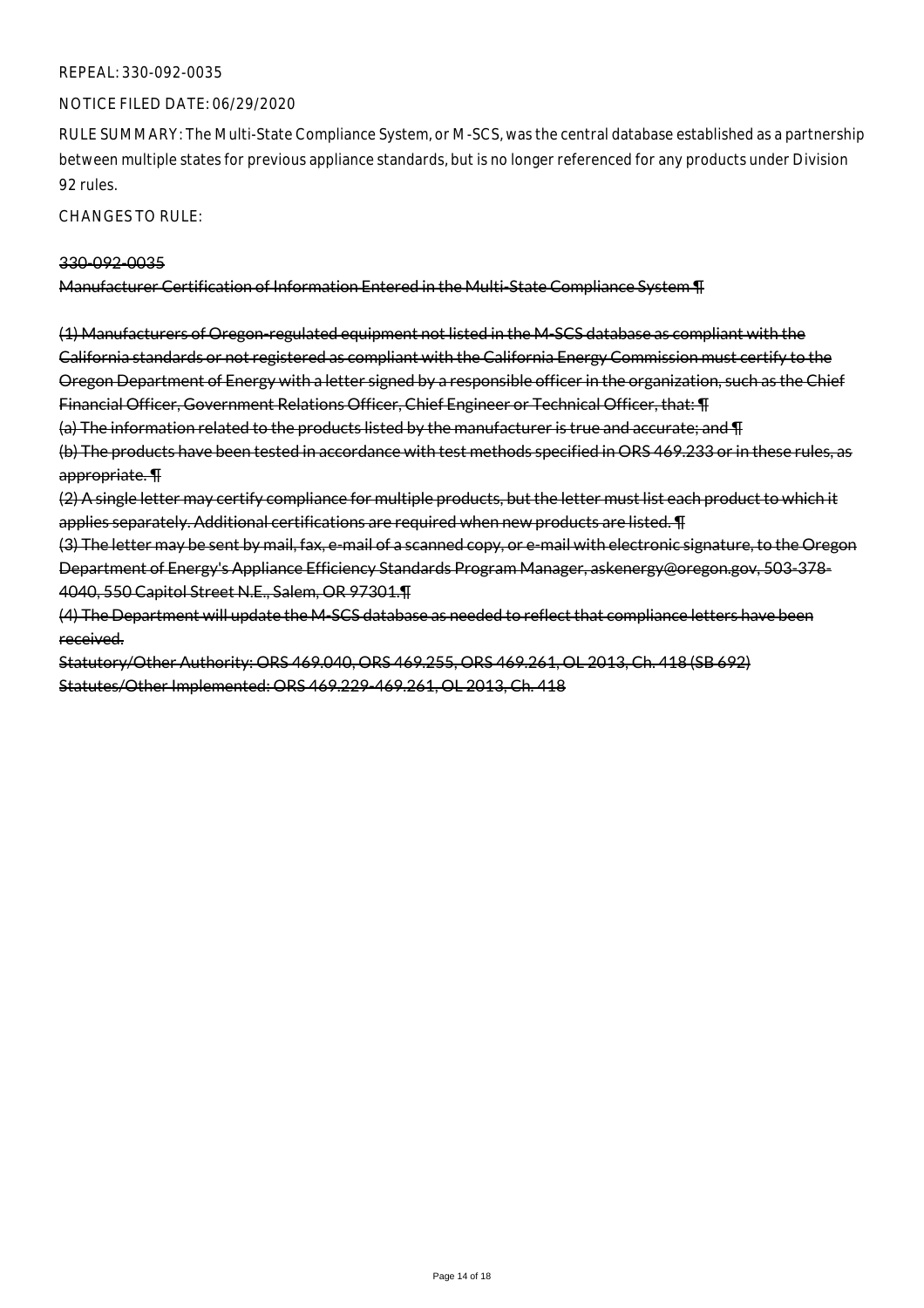#### NOTICE FILED DATE: 06/29/2020

RULE SUMMARY: Delete language addressing procedures for the Multi-State Compliance System, or M-SCS, which is no longer referenced in Division 92 rules.

CHANGES TO RULE:

# 330-092-0040 Determination of Compliance ¶

(1) Products for which the Oregon minimum energy efficiency standards are identical to or lower than standards adopted in California, and that have been approved by the California Energy Commission, will automatically be certified as compliant for sale and installation in Oregon.¶

(2) Products for which Oregon minimum energy efficiency standards are not identical to standards adopted in California, or that have not been approved by the California Energy Commission, must be approved by the Oregon Department of Energy and will be designated in the M-SCS database as "Needing Attestation" until they are approved.¶

(3) Products which do not comply with the appliance efficiency standards set forth in ORS 469.233 will be designated in the M-SCS database as "Non-Compliant."¶

(4) A manufacturer may request the Department to change the status of a product in the M-SCS database from "Needing Attestation" or "Non-Compliant" to "Compliant" if it believes the product is incorrectly listed. The Department may require the manufacturer to submit or resubmit certification pursuant to OAR 330-092-0035 and any other documentation demonstrating that the product meets the applicable minimum energy efficiency standard.¶

(5) The Department may require the manufacturer to provide test results or other documentation verifying that a product meets Oregon's minimum energy efficiency standards for that category of equipment. Statutory/Other Authority: ORS 469.040, ORS 469.255, ORS 469.261, OL 2013, Ch. 418 (SB 692) Statutes/Other Implemented: ORS 469.229-469.261, OL 2013, Ch. 418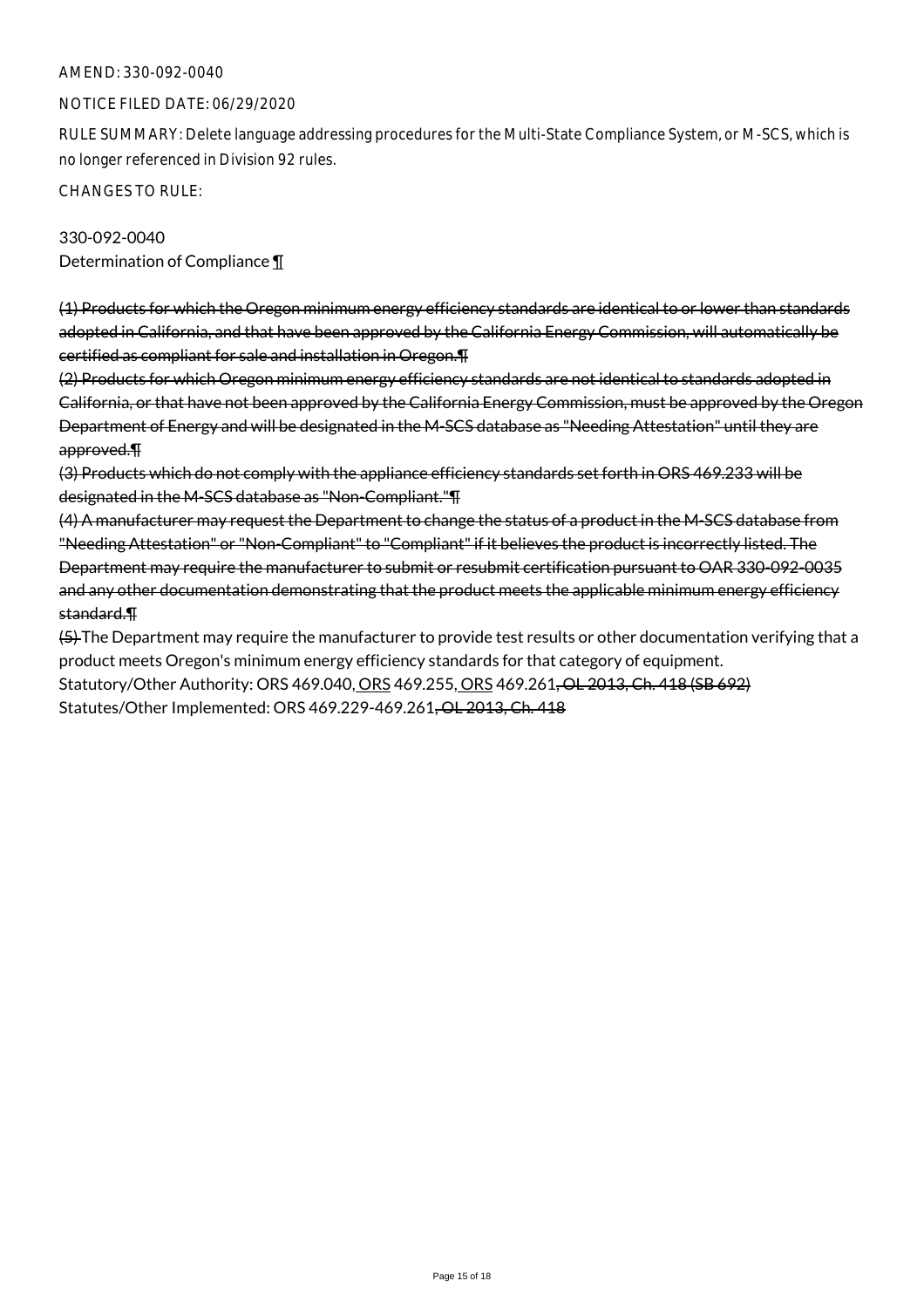#### NOTICE FILED DATE: 06/29/2020

RULE SUMMARY: Specifies how products have to be physically labeled to show compliance. Oregon will reference labeling requirements of external bodies (California, Energy Star), with no separate labeling requirements for Oregon.

CHANGES TO RULE:

330-092-0045 Labeling ¶

(1) Except as provided in subsections (2) through (4) ofThe following labeling requirements shall apply to products as long as that label is available for thise spection, a product which is listed as "Compliant" in the M-SCS database or registered asific standard and product:¶

(1) Televisions: Every unit of every television must comply with the requirements of section 1607 of the California Rule.¶

(2) Battery charging systems: Every unit of every battery charger system must complianty with the California Energy Commission will be deemed to meet Oregon's labeling requirements if that product is permanently, legibly and conspicuously marked, labeled or tagged on an accessible place on each unit with the following information:¶ (a) Manufacturer's name or brand name or trademark, which shall be either the name, brand or trademark of the listed manufacturer reporting compliance pursuant to OAR 330-092-0035;¶

(b) Model number; and¶

(c) Date of manufacture, indicating at least the year and month. If the date is in a code that is not readily accessible to the lay person, the manufacturer shall immediately, upon request, provide the code to the Department.¶ (2) For lamps, the information required by subsection (1) of this section shall be permanently, legibly, and conspicuously displayerequirements of section 1607 of the California Rule.¶

(3) Bottle-type water dispensers: ¶

(a) For products that must comply with the standard in ORS 469.233, every unit of every bottle-type water dispenser, or water cooler, must comply with the requirements of section 1607 of the California Rule.¶

(b) For products that must comply with the standard in OAR 330-092-0020(3), every unit of every bottle-type water dispenser, or water cooler, must have an ENERGY STAR<sup>[2]</sup> label.

(4) Commercial hot food holding cabinets: Every unit of every commercial hot food holding cabinet must comply with the requirements of section 1607 of the California Rule. II

(5) Compact audio products: Every unit of every compact audio product must comply with the requirements of section 1607 of the California Rule.¶

(6) Digital versatile disc players and digital versatile disc recorders: Every unit of every digital versatile disc player or digital versatile disc recorder must comply with the requirements of section 1607 of the California Rule. I

(7) High light output double-ended quartz halogen lamps: there is no labeling requirement.¶

(8) Portable electric spas: ¶

(a) For products that must comply with the standard in ORS 469.233(16), there is no product labeling requirement.¶

(b) For products that must comply with the standard in OAR 330-092-0020(8), every unit of every portable electric spa must comply with the labeling requirements of the American National Standard for portable electric spa energy efficiency (ANSI/APSP/ICC-14 2019).¶

(9) High CRI fluorescent lamps: Every unit of every high CRI fluorescent lamp must comply with the requirements of section 1607(b)-(c) of the California Rule.¶

(10) Computers and computer monitors: Every unit of every computer and computer monitor must comply with the requirements of section 1607 of the California Rule.¶

(11) Faucets: Every unit of every faucet must comply with the requirements of section 1607 of the California Rule.¶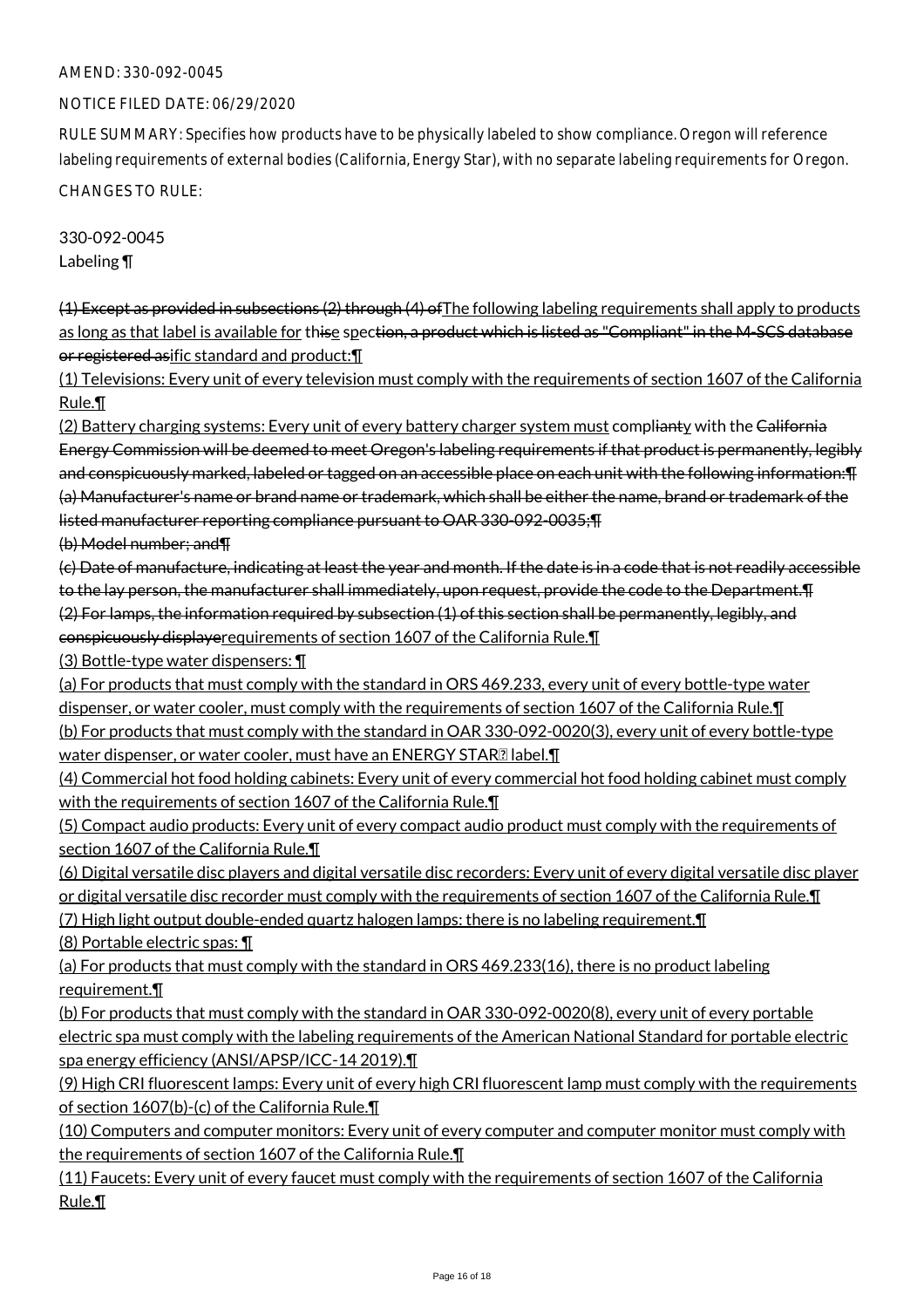(12) Showerheads: Every unit of every showerhead must comply with the requirements of section 1607 of the California Rule.¶

(13) Commercial fryers: Every unit of every commercial fryer must have an ENERGY STAR? label.

(14) Commercial dishwashers: Every unit of every commercial dishwasher must have an ENERGY STAR<sup>[2]</sup> label.<sup>1</sup> (15) Commercial steam cookers: Every unit of every commercial steam cooker must have an ENERGY STAR label.¶

(16) Residential ventilating fans: there is no labeling requirement.¶

(17) Electric storage water heaters: Every unit of every electric storage water heater must have a label or marking indicating compliance with the standard  $\Theta$ in an accessible place on each unit, on the unit's packagthis section. Each electric storage water heater subject to these rules must have the following label or marking, or, where the unit is contained in a group of several units in a single package, on the packaging of the groupn the product: "DR-ready: CTA-2045-A." If the product complies with an additional communication interface standard, the label or marking may include the additional standard ("DR-ready: CTA-2045-A and [equivalent DR system protocol]"). The label or marking must be legible and located so as to be readily apparent after a typical installation.¶

(318) The Department may waive marking, labeling or tagging requirements for products marked, labeled or tagged in compliance with federal requirements.¶

(4) T19) No waiver will be made for an individual manufacturer or individual product. However, the Department may grant a waiver from these labeling requirements on a case-by-case basis for a category of equipment if it determines the following.:¶

(a) Oregon's labeling requirements would be different and more burdensome than requirements in other states with similar standards.;¶

(b) Current labeling materially complies with the intent of Oregon's labeling requirements.¶

(c) Compliance with subsection (1) would be impractical.; or¶

 $(d_{\mathsf{C}})$  Labeling is unnecessary. $\P$ 

(e) No waiver will be made for an individual manufacturer or individual product.

Statutory/Other Authority: ORS 469.040, ORS 469.255, ORS 469.261, Oregon Laws 2013, Ch. 418 (SB 692) Statutes/Other Implemented: ORS 469.229-469.261, Oregon Laws 2013, Ch. 418 (SB 692)